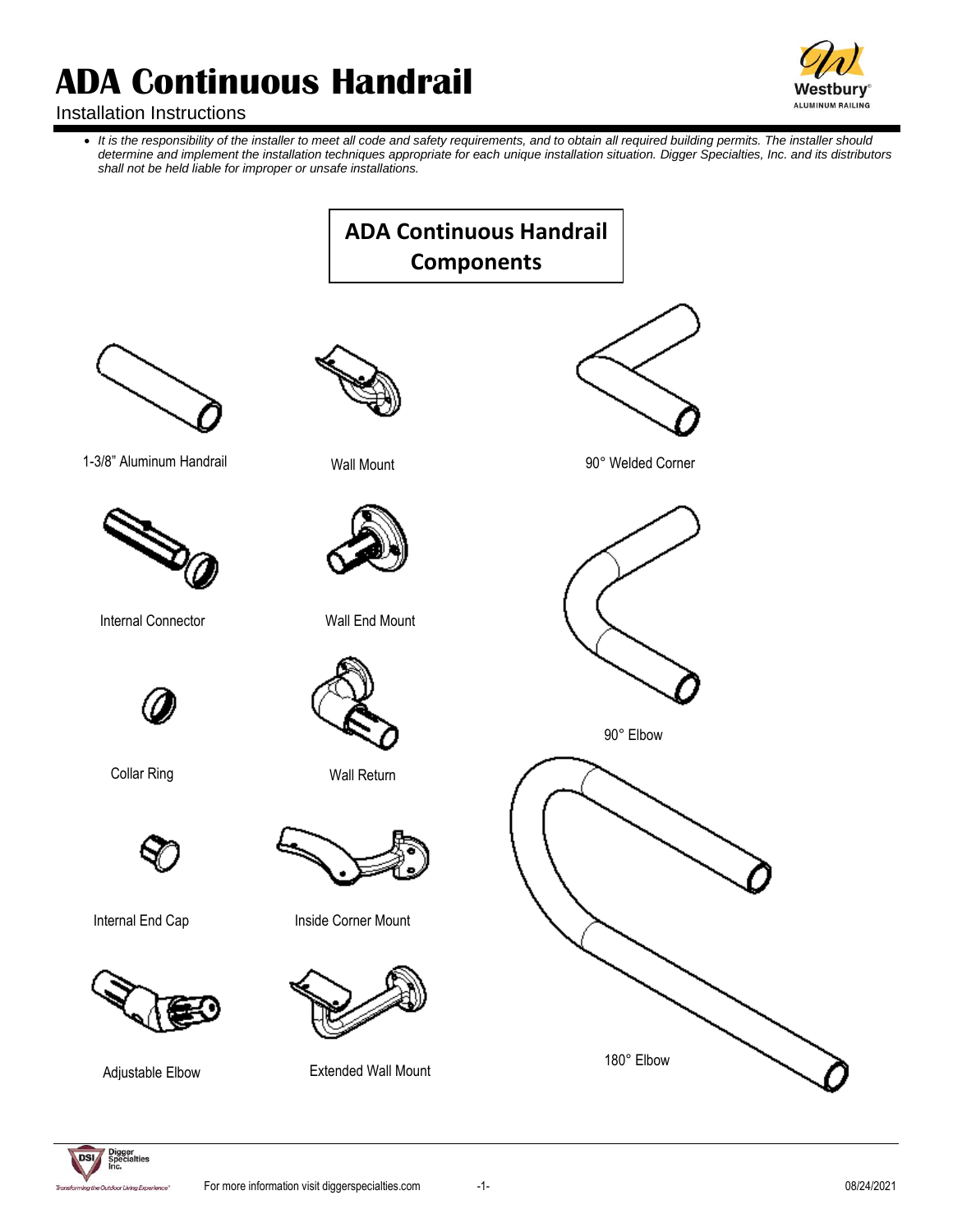

# Installation Instructions

• It is the responsibility of the installer to meet all code and safety requirements, and to obtain all required building permits. The installer should *determine and implement the installation techniques appropriate for each unique installation situation. Digger Specialties, Inc. and its distributors shall not be held liable for improper or unsafe installations.*





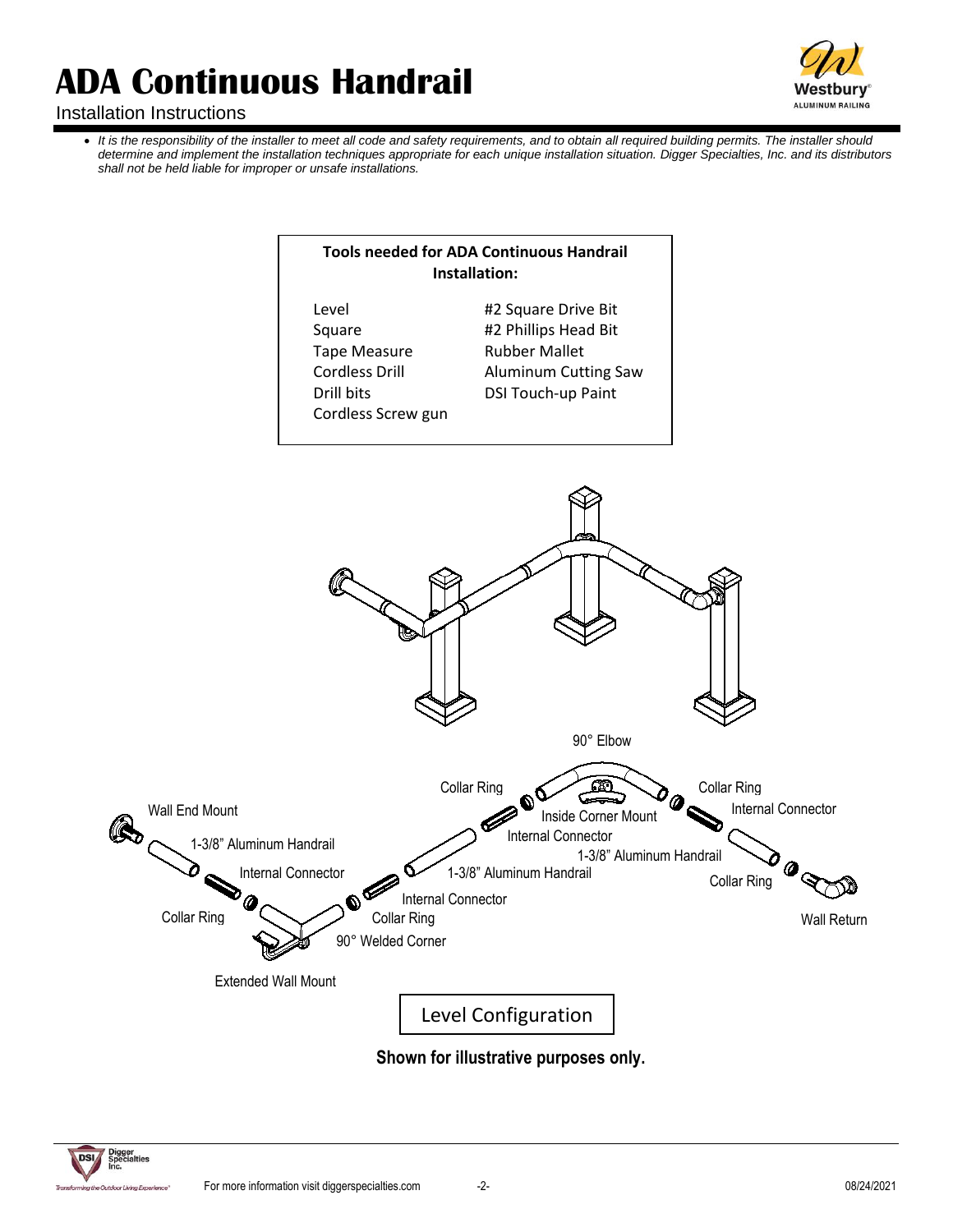

# Installation Instructions

• *It is the responsibility of the installer to meet all code and safety requirements, and to obtain all required building permits. The installer should determine and implement the installation techniques appropriate for each unique installation situation. Digger Specialties, Inc. and its distributors shall not be held liable for improper or unsafe installations.*



**Shown for illustrative purposes only.**

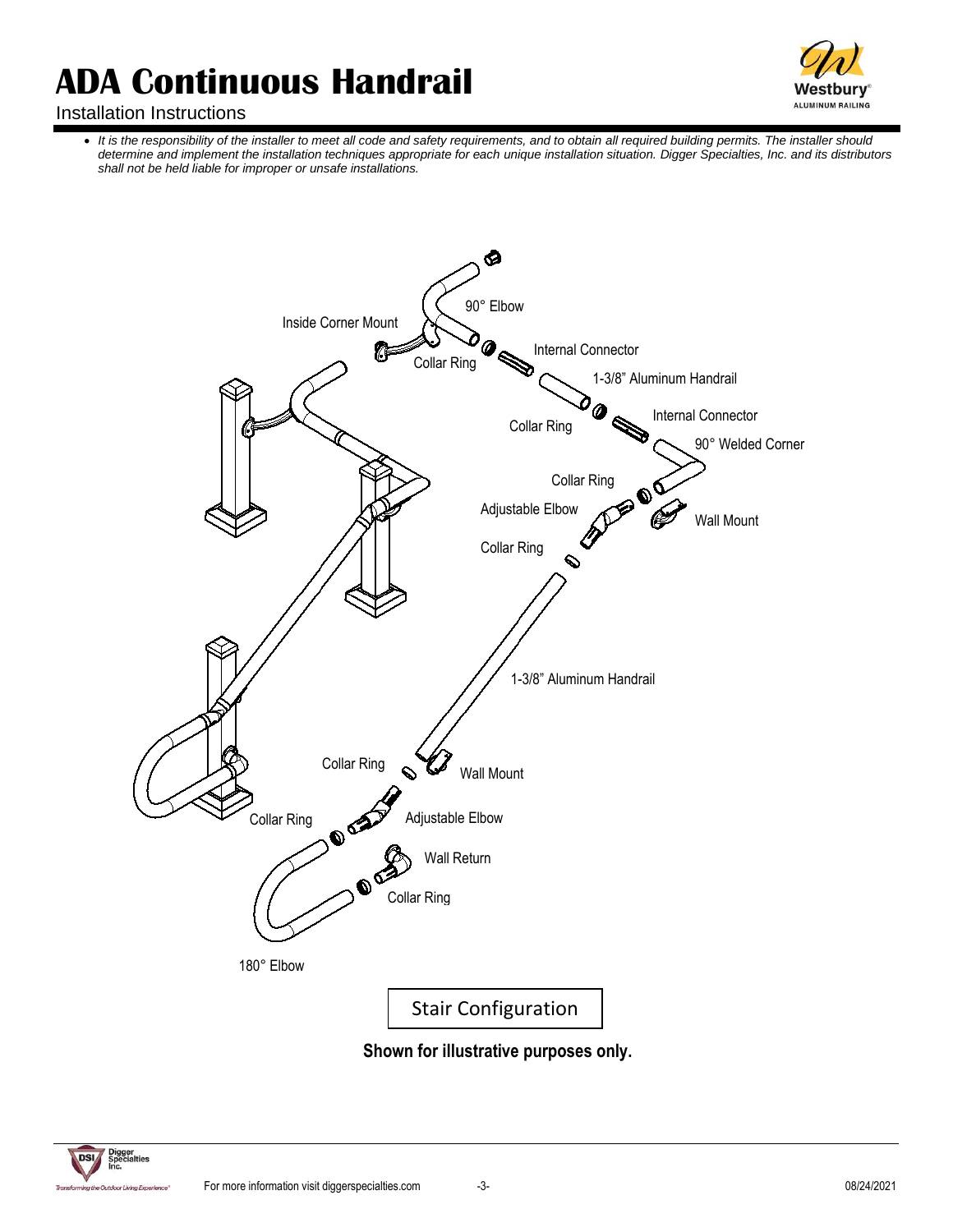

# Installation Instructions

• *It is the responsibility of the installer to meet all code and safety requirements, and to obtain all required building permits. The installer should determine and implement the installation techniques appropriate for each unique installation situation. Digger Specialties, Inc. and its distributors shall not be held liable for improper or unsafe installations.*

# **Connecting Rails Together:**

- 1. Cut handrail(s) to desired length.
- 2. Slide collar ring over one rail.
- 3. Insert internal connector into one end of one of the rails. *NOTE: Insert until the screw bumps up to the rail.*
- 4. Place remaining rail over other end of internal connector.
- 5. Using a #2 square head screwdriver, remove the screw from the internal connector.
- 6. Push the other rail over the internal connector and into the collar ring.
- 7. Insert internal end cap into open ends of rails (where applicable).
- 8. Use the 5/8" pan head screws (provided) to make a positive connection between internal connector and rails. Pre-drilling may be required.
- 9. Attach rails to wall mount. Note: Rails can also be connected without using collar rings



# **Handrail with Returns**

#### **Elbows:**

NOTE: When using returns for stairs or handicap ramps, adjustable elbows and wall returns may be needed at the top and bottom of the steps. Review local codes for specific requirements.



# **Handrail with no Returns Handrail with Returns continued**

- 1. When using an elbow, it will follow the degree of the steps and level out at both the top and bottom of the step.
- 2. Once you level out, there are several options that can be used:

Option 1: Use a handrail return (180° elbow) to return to a post. Option 2: Use adjustable elbow to follow degree of steps.

- 3. If using a collar ring, slide onto rail before inserting wall return.
- 4. Use the 5/8" pan head screws (provided) to make a positive connection between adjustable elbow and rails. Pre-drilling may be required.



# **Wall Returns:**

- 1. If attaching the handrail to a wall or post, a wall return may be used.
- 2. Cut handrail to desired length.
- 3. If using a collar ring, slide onto rail before inserting the wall return.
- 4. Insert the wall return into the rail.
- 5. Secure the wall return to wall using appropriate fasteners for mounting surface. Pre-drilling may be required.